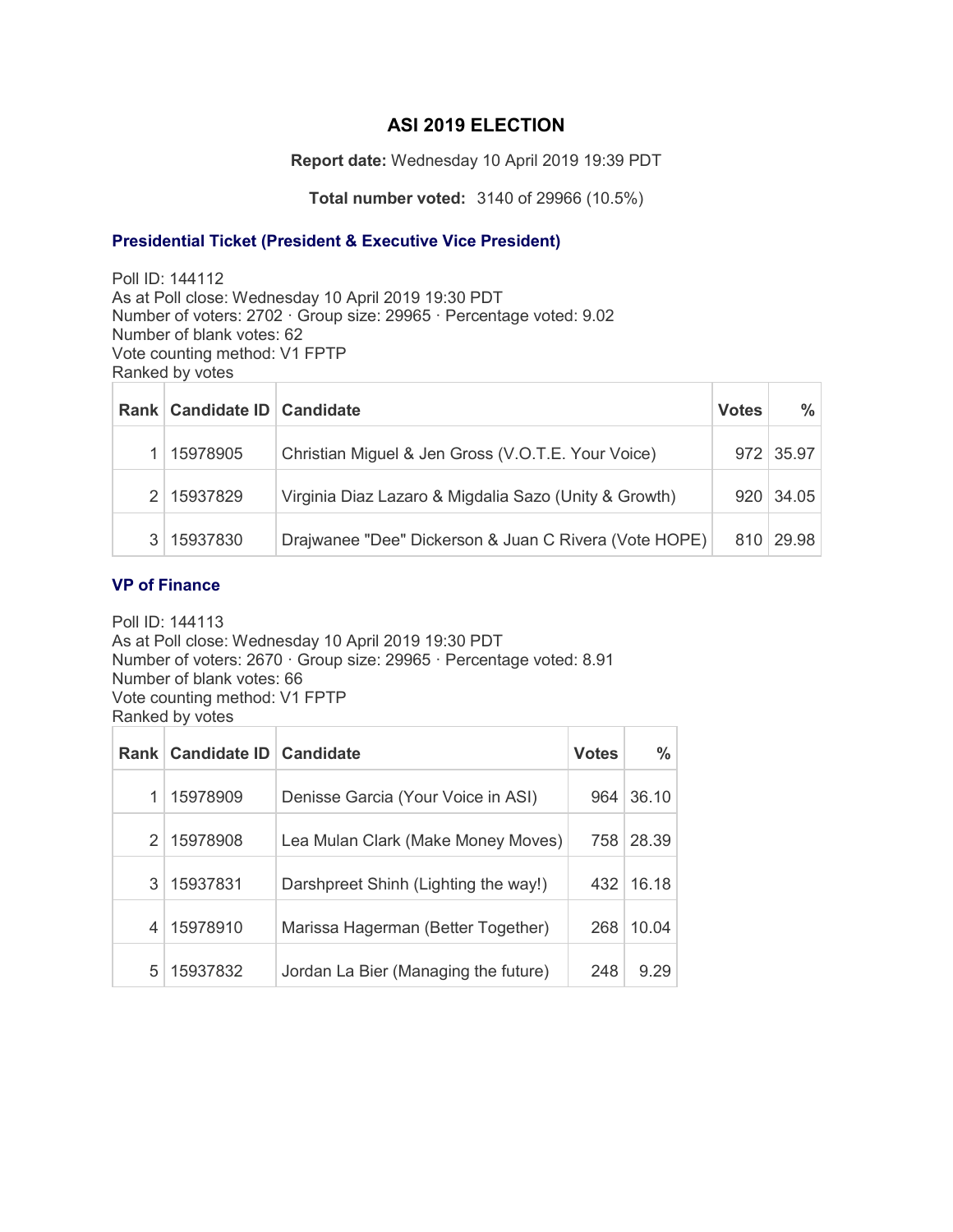### **VP of University Affairs**

Poll ID: 144114 As at Poll close: Wednesday 10 April 2019 19:30 PDT Number of voters: 2469 · Group size: 29965 · Percentage voted: 8.24 Number of blank votes: 97 Vote counting method: V1 FPTP Ranked by votes

|               | Rank   Candidate ID   Candidate |                                               | <b>Votes</b> | ℅     |
|---------------|---------------------------------|-----------------------------------------------|--------------|-------|
|               | 15978957                        | Noah Marty (Our Time. Our Turn.)              | 702          | 28.43 |
| $\mathcal{P}$ | 15978956                        | Snow Aun (Engage & Experience)                | 663          | 26.85 |
| 3             | 15978959                        | Donna "BasicTaq" Walters (Learn. Grow. Lead.) | 478          | 19.36 |
|               | 15978958                        | Floyd Johnson II (Catalyze Change)            | 389          | 15.76 |
| 5             | 15937833                        | Raghuram Surenthiran (It's time for change)   | 237          | 9.60  |

#### **VP of Academic Affairs**

Poll ID: 144115 As at Poll close: Wednesday 10 April 2019 19:30 PDT Number of voters: 2448 · Group size: 29965 · Percentage voted: 8.17 Number of blank votes: 114 Vote counting method: V1 FPTP Ranked by votes

|  | Rank   Candidate ID   Candidate |                                                   | <b>Votes</b> | $\frac{9}{6}$ |
|--|---------------------------------|---------------------------------------------------|--------------|---------------|
|  | 15937836                        | Israel I. Flores (Empower and Lead)               |              | $1,287$ 52.57 |
|  | 2 15937835                      | Sloane Vanciel (Advocate and Educate) 1,161 47.43 |              |               |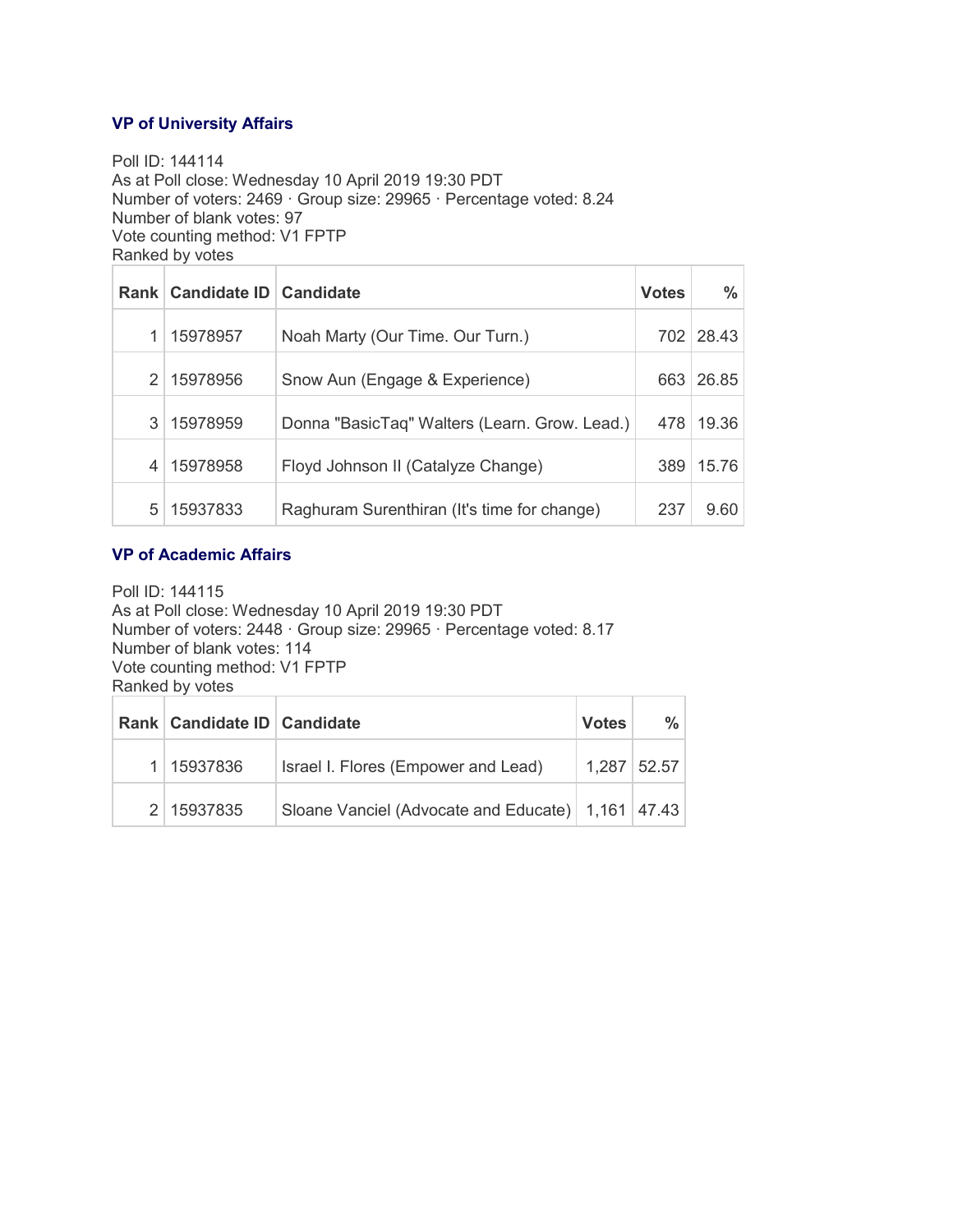### **Director of Arts/Letters**

Poll ID: 144117 As at Poll close: Wednesday 10 April 2019 19:30 PDT Number of voters: 373 · Group size: 4174 · Percentage voted: 8.94 Number of blank votes: 14 Vote counting method: V1 FPTP Ranked by votes

|    | Rank   Candidate ID   Candidate |                                       | <b>Votes</b> | $\frac{9}{6}$ |
|----|---------------------------------|---------------------------------------|--------------|---------------|
|    | 15978968                        | Gabriela Bermudez (Representing You!) |              | 156 41.82     |
|    | 2 15937840                      | Alyssa Lee (Our Future is Female)     |              | 128 34.32     |
| 3. | 15937839                        | Mariam Abbas (Passion & Pursuit)      | 89.          | 23.86         |

# **Director of ECS**

Poll ID: 144120 As at Poll close: Wednesday 10 April 2019 19:30 PDT Number of voters: 267 · Group size: 4300 · Percentage voted: 6.21 Number of blank votes: 16 Vote counting method: V1 FPTP Ranked by votes

|  | Rank   Candidate ID   Candidate |                                        | <b>Votes</b> | $\frac{0}{2}$ |
|--|---------------------------------|----------------------------------------|--------------|---------------|
|  | 15937842                        | Noah Venethongkham (Bring Opportunity) |              | 241 90.26     |
|  | 2 15937841                      | Vote of no confidence                  | 26           | 9.74          |

# **Director of HHS**

Poll ID: 144121 As at Poll close: Wednesday 10 April 2019 19:30 PDT Number of voters: 479 · Group size: 6160 · Percentage voted: 7.78 Number of blank votes: 16 Vote counting method: V1 FPTP Ranked by votes

|                | Rank   Candidate ID   Candidate |                                       | <b>Votes</b>    | %         |
|----------------|---------------------------------|---------------------------------------|-----------------|-----------|
|                | 15978969                        | Coleton Matics (Raise Your Standards) | 211             | 44.05     |
|                | 2 15937844                      | Emily Kyle (I hear you!)              |                 | 173 36.12 |
| 3 <sup>1</sup> | 15937843                        | Paul T. Kerr (Unity and Cohesion.)    | 95 <sub>1</sub> | 19.83     |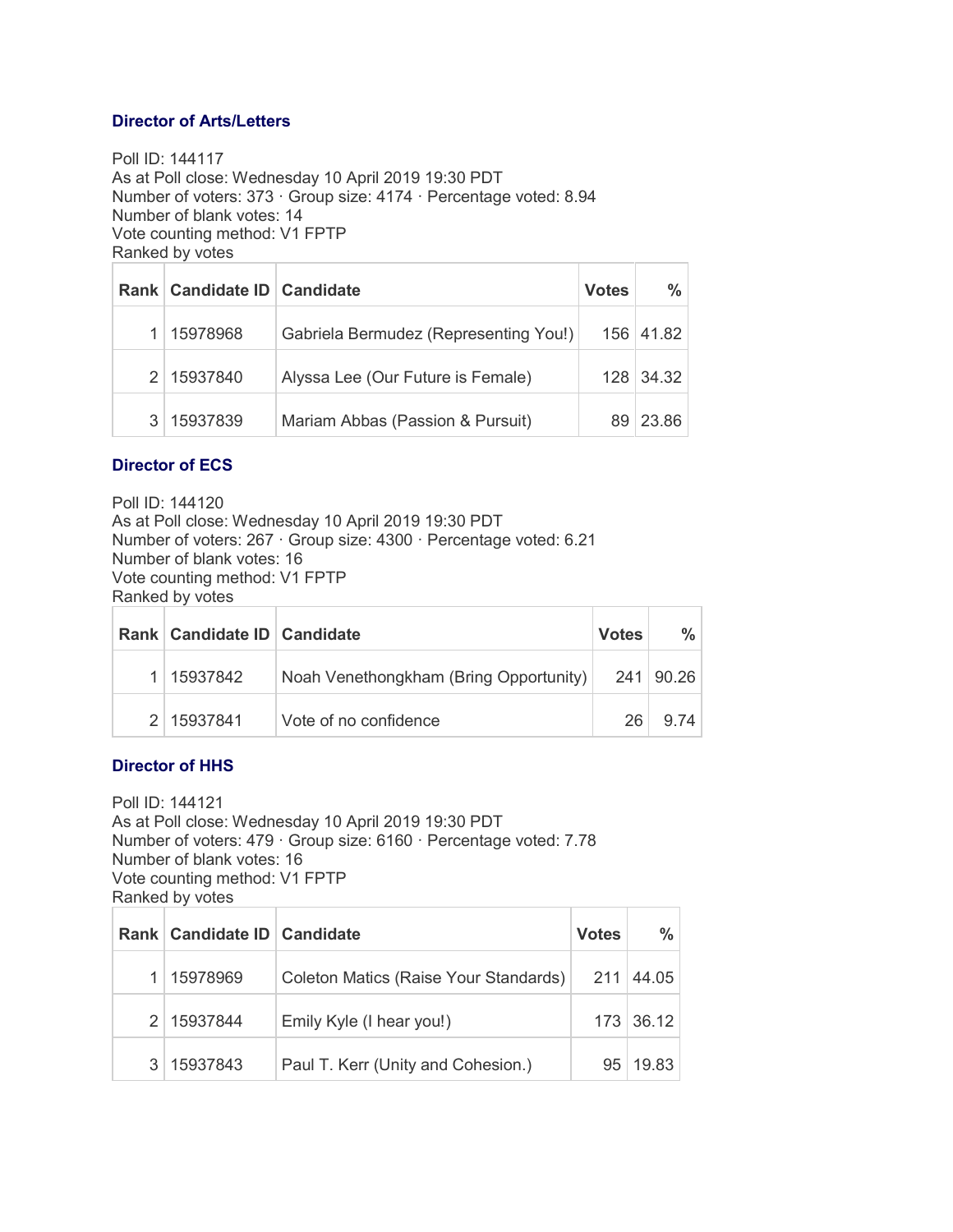### **Director of NSM**

Poll ID: 144122 As at Poll close: Wednesday 10 April 2019 19:30 PDT Number of voters: 245 · Group size: 2513 · Percentage voted: 9.75 Number of blank votes: 4 Vote counting method: V1 FPTP Ranked by votes

| Rank   Candidate ID   Candidate |                                     | <b>Votes</b> | $\frac{0}{2}$ |
|---------------------------------|-------------------------------------|--------------|---------------|
| 15937919                        | Noor Sulaiman (Lead.Change.Empower) |              | 150 61.22     |
| 2 15978972                      | Collin Le (Always Moving Ahead)     |              | 95 38.78      |

### **Director of SSIS**

Poll ID: 144123 As at Poll close: Wednesday 10 April 2019 19:30 PDT Number of voters: 575 · Group size: 5679 · Percentage voted: 10.13 Number of blank votes: 19 Vote counting method: V1 FPTP Ranked by votes

|               | Rank   Candidate ID   Candidate |                                              | <b>Votes</b> | $\frac{0}{2}$    |
|---------------|---------------------------------|----------------------------------------------|--------------|------------------|
|               | 15937845                        | Samantha Elizalde (Choice for Change)        |              | 214 37.22        |
| $\mathcal{P}$ | 15937846                        | Eduardo González-Aranguré (A Voice for All.) |              | 205 35.65        |
|               | 15979001                        | Roberto P. Moreno (Let Me Be Ur Voice)       |              | $156 \mid 27.13$ |

#### **Director of Undeclared Students**

Poll ID: 144124 As at Poll close: Wednesday 10 April 2019 19:30 PDT Number of voters: 84 · Group size: 1075 · Percentage voted: 7.81 Number of blank votes: 2 Vote counting method: V1 FPTP Ranked by votes

| Rank   Candidate ID   Candidate |                                     | <b>Votes</b> | $\%$     |
|---------------------------------|-------------------------------------|--------------|----------|
| 1   15937920                    | Prabhiyot Shinh (Catch the vision.) |              | 46 54.76 |
| 2 15979004                      | Jaspreet Kaur (Act. React. Impact.) |              | 38 45.24 |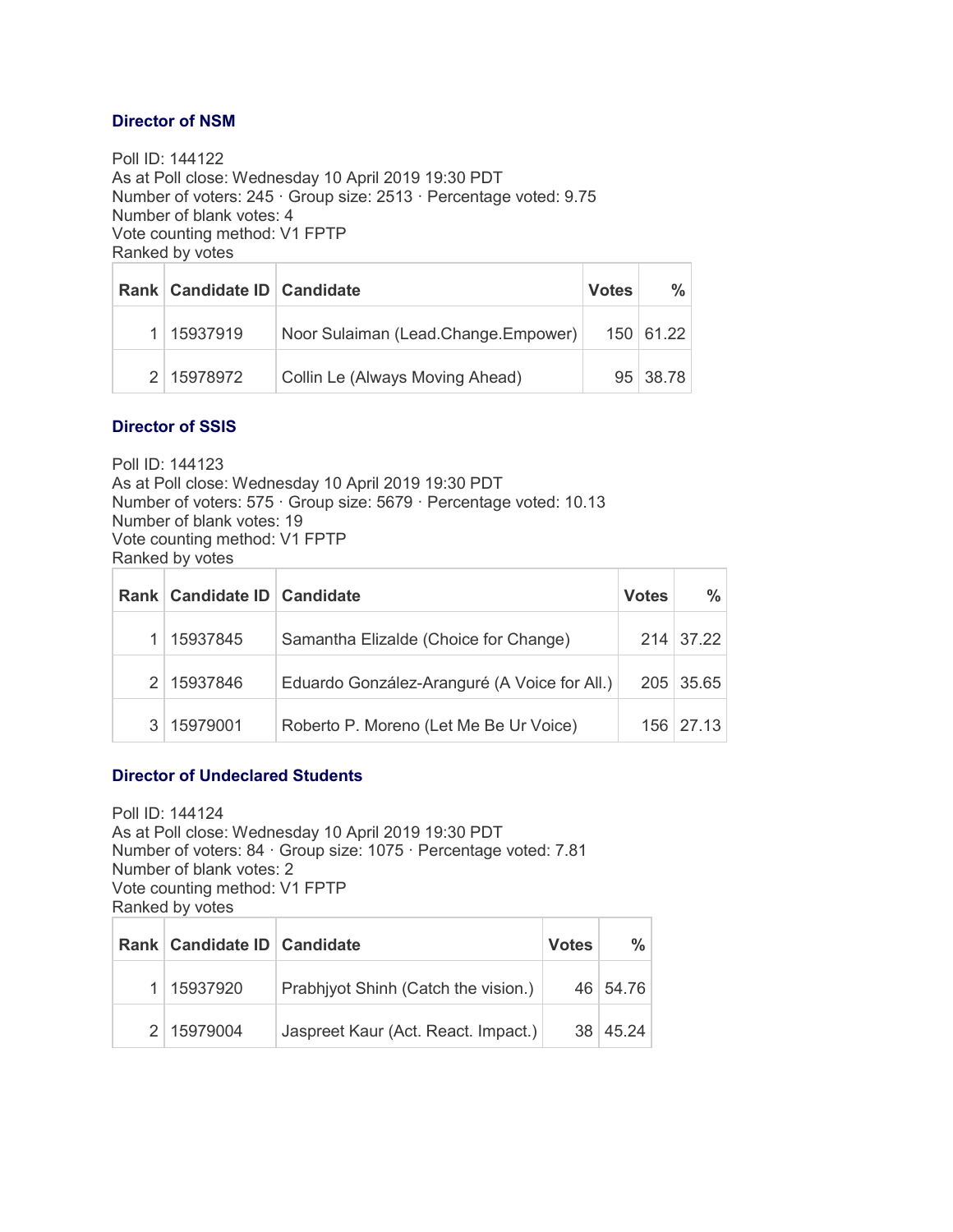### **Director of Graduate Students**

Poll ID: 144125 As at Poll close: Wednesday 10 April 2019 19:30 PDT Number of voters: 127 · Group size: 3064 · Percentage voted: 4.14 Number of blank votes: 4 Vote counting method: V1 FPTP Ranked by votes

| Rank   Candidate ID   Candidate |                                       | <b>Votes</b> | $\frac{0}{n}$        |
|---------------------------------|---------------------------------------|--------------|----------------------|
| 15937921                        | Gabriella Santiago (Building Bridges) |              | 75 59.06             |
| 2   15979009                    | Derek Garvin (Get Interdiscipline)    |              | $52 \mid 40.94 \mid$ |

# **Clubs**

Poll ID: 144127

As at Poll close: Wednesday 10 April 2019 19:30 PDT Number of voters: 1829 · Group size: 29965 · Percentage voted: 6.10 Number of blank votes: 459 Vote counting method: V1 FPTP

Ranked by votes

| Rank           | Candidate ID   Candidate |                                           | <b>Votes</b> | $\frac{0}{0}$ |
|----------------|--------------------------|-------------------------------------------|--------------|---------------|
| $\mathbf{1}$   | 15979039                 | <b>Transfer Student Association</b>       | 204          | 11.15         |
| $\overline{2}$ | 15979029                 | <b>Panhellenic Sorority Council</b>       | 134          | 7.33          |
| 3              | 15979024                 | <b>Honors Committee</b>                   | 115          | 6.29          |
| 4              | 15979021                 | <b>Global Medical Brigades</b>            | 104          | 5.69          |
| 5              | 15979020                 | <b>FYE Peer Mentor Club</b>               | 98           | 5.36          |
| 6              | 15979015                 | College Democrats at Sac State            | 97           | 5.30          |
| $\overline{7}$ | 15979013                 | California Nursing Student Association    | 79           | 4.32          |
| 8              | 15979019                 | <b>Environmental Student Organization</b> | 75           | 4.10          |
| 9              | 15979014                 | <b>Circle K International</b>             | 71           | 3.88          |
| 10             | 15979031                 | <b>Quidditch Club</b>                     | 62           | 3.39          |
| 11             | 15979038                 | <b>Student Parent Club</b>                | 59           | 3.23          |